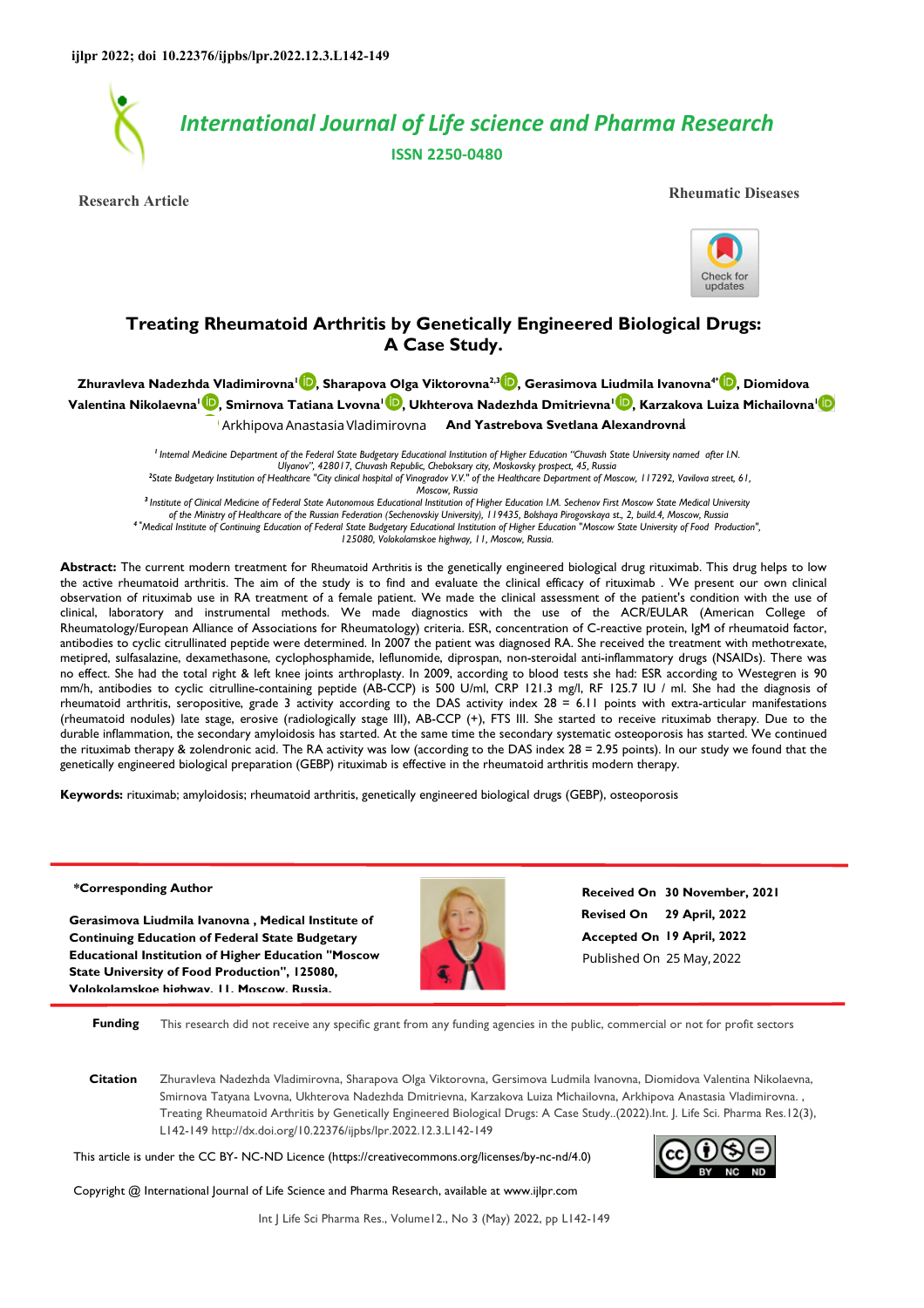### **1. INTRODUCTION**

Rheumatoid arthritis (RA) is a chronic inflammatory disease of the joints of unknown etiology, which has a diverse clinical course, characterized by progressive destruction of synovial joints with degradation of cartilage and bones. Over the past 1-2 decades, the paradigms for the treatment of rheumatoid arthritis (RA) have sharply shifted from the initial treatment of non-steroidal anti-inflammatory drugs (NSAIDs) to the subsequent prescription of synthetic and biological diseasemodifying antirheumatic drugs (sDMARDs and bDMARDs).We start RA treatment immediately after the RA diagnosis. The specialists recommend RA treatment according to the European League Against rheumatism (EULAR). The scientists published the first EULAR guidelines for the treatment of RA in 2010. According to the 2013 & 2016 recommendations, the doctors changed the treatment additions. The therapy goal is the disease remission. The doctors use the methods to achieve the goals. The 2019 EULAR guidelines<sup>1</sup> for the treatment of RA drew attention to non-pharmacological therapies. Their ancillary methods considered to ensure the best treatment result.<sup>1</sup> Doctors choose pharmacotherapy method taking into account the activity of the disease, the safety of treatment, the presence of concomitant diseases and the dynamics of the progression of structural damage. Disease modification includes amelioration of the signs and symptoms of a disease; improvement of physical functions, quality of life, social and work performance; and, most importantly, inhibition of the onset and / or progression of structural damage to cartilage and bone. $2-4$  The biological therapy methods have revolutionized the treatment of rheumatoid arthritis (RA). The impact on the key components of the immune system can effectively suppress the pathological inflammatory cascade that leads to the symptoms of RA and the subsequent destruction of the joints. We know five molecular target families (tumor necrosis factor (TNF), interleukin-6 (IL-6), CD80 / 86, CD20, and Janus kinase (JAK)). The scientists have researched the drugs for each of these molecules. We should correct the drug therapy every 3 months. Up to 50% of patients who receive a new basic drug treatment stop taking it after 12-18 months. It is due to insufficient efficacy or unwanted phenomena.<sup>5, 6</sup> A significant number of patients (about 20% - 30%) are refractory to all existing treatment options, so there is a need to develop new treatments. Patients need to be prescribed drugs with different mechanisms of action to eliminate RA heterogeneity. They should receive the several consecutive treatment regimens throughout their lives. Patients with rheumatoid arthritis (RA) with poorly controlled, long-term course of the disease and with extra-articular manifestations are at risk of developing various complications such as amyloidosis, osteoporosis, etc. Patients' quality of life deteriorates; there are signs of disability, social dysfunction already at working age. The RA patients with complications form the risk group. The RA complications are amyloidosis, osteoporosis and others. The RA patients' life quality get worse. There are signs of disability, social dysfunction already at working age. Osteoporosis is a chronic disease with an increased risk of fractures. Patients with rheumatic diseases are at greater risk of developing osteoporosis. Systemic osteopenia occurs in the early stages of RA even before the onset of the disease<sup>7</sup>. Moreover, the risk of developing osteoporosis (OP) in RA is associated with the duration and severity of the disease. RA patients' disease depends on the age and gender.<sup>8</sup> Glucocorticosteroids (GCS) stop RA

activity. They are effective in RA treatment. At the same time, they lead to bone fractures. There are different complications while glucocorticosteroids therapy.<sup>9</sup> Biphosphanates are the drugs for the osteoporosis prevention. Glucocorticoid treatment induces osteoporosis in RA subpopulations. The drugs have proven to be effective in preventing fractures<sup>10</sup> and have an acceptable safety profile.<sup>11</sup>In addition, a drug such as zoledronic acid provides protection against the development and progression of structural damage in RA when used together with cytostatics.<sup>12</sup>Amyloidosis is a protein clotting disorder in which toxic, insoluble aggregates of Fibrillar Amyloid-β Binding Proteins are formed, which gradually disrupt the structure and function of tissues. Amyloidosis can be acquired (secondary) or hereditary. The disease can be localized or systemic. The incidence of amyloidosis in RA patients varies from 11% to 29%, depending on the population and diagnostic strategy.13-16 It is necessary to screen for amyloidosis in systemic connective tissue diseases. In amyloidosis dynamics, there are latent (hidden); proteinuric, nephrotic and azotemic stages. A morphological study is used for the amyloidosis diagnosis. The specialists make a biopsy of the mucous and submucous layers of the rectum. Amyloid reveals in 70% of cases. The specialist colours the biopsy material with Congo red followed by polarized light microscopy to test for birefringence. When conducting a study, the type of amyloid is determined<sup>17, 18</sup>. Secondary AA amyloidosis is a late and serious complication of poorly controlled chronic inflammatory diseases. Its result is an overproduction of acute phase serum amyloid' protein A (SAB). Amyloid AA fibrils are composed of AA proteins. The N-terminal fragment of SAB contains AA proteins. Hepatocytes produces most of the SABs in plasma. Hepatocytes produce amyloid by cytokines. The regulated cytokines are interleukin-1 (IL-1), interleukin-6 (IL-6), and tumor necrosis factor (TNF). The tumor necrosis factor circulates in blood. TNF-α factor rises in acute inflammation and remain stably high in chronic inflammation.<sup>19-21</sup> Seropositive RA with a poorly controlled, long-term course of the disease with extra-articular manifestations are at risk of developing AA amyloidosis.17,18 The proposed treatment for AA amyloidosis secondary to chronic inflammatory diseases is to suppress the activity of the disease.<sup>8</sup> Recently, therapeutic approaches focused on therapy with tumor necrosis factor  $\alpha$  (TNF- $\alpha$ ) inhibitors or Tocilizumab. They allow achieving significant clinical improvement and partial destruction of AA amyloid deposits in RA patients.<sup>19-24</sup>. The genetically engineered biological drug (GEBP) rituximab, an anti-CD20 monoclonal antibody. It is an effective treatment for patients with severe active RA. The doctors prescribe Rituximab in cases of inadequate response to disease modifying drugs (DMARDs) and TNF-α inhibitors. The scientists point to rituximab's effect for RA patients' secondary amyloidosis.<sup>25-30</sup> The aim of our study is to evaluate the clinical efficiency of the genetically engineered biological preparation (GEBP) rituximab in rheumatoid arthritis treatment.

#### *The objectives of the study are:*

- 1. To make the RA diagnostics with the help of clinical, laboratory and instrumental methods using ACR/EULAR diagnostic criteria.
- 2. To use the biochemical analyses methods including C-reactive protein, erythrocyte sedimentation rate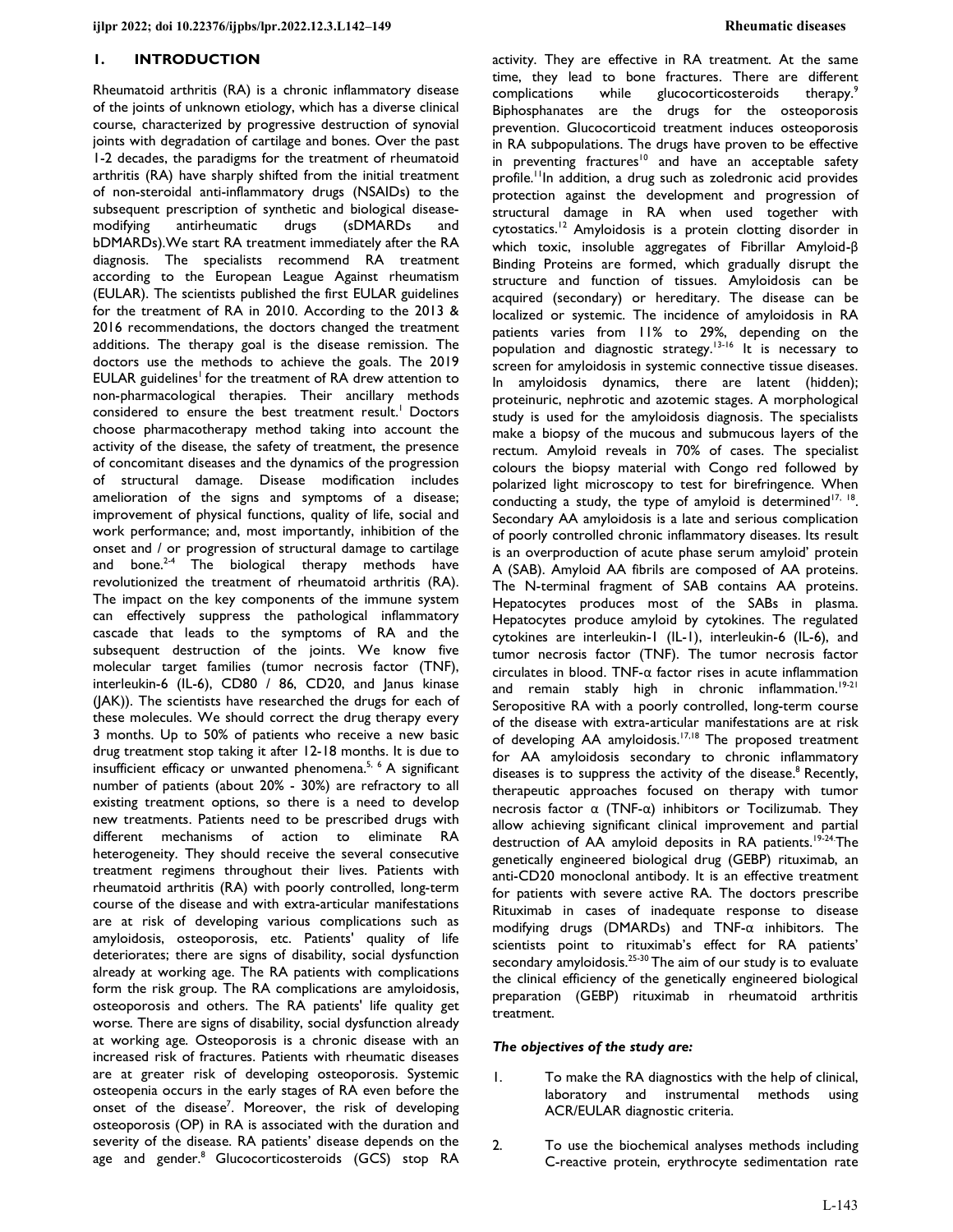(ESR), IgM of rheumatoid factor, and cyclic citrullinated peptide antibodies for the RA patients' condition monitoring using the different drugs treatment.

- 3. To use the modern diagnostic methods including MRI & other instrumental diagnostic methods.
- 4. To prove the effectiveness of the genetically engineered biological preparation (GEBP) rituximab in the rheumatoid arthritis modern therapy.

Earlier , we have examined 7 patients with a reliable diagnosis of rheumatoid arthritis (RA) complicated by amyloidosis. For diagnosis, the ACR/EULAR criteria (American College of Rheumatology/European Alliance of Associations for Rheumatology) of 2010 were used, observed in the rheumatology department of the Budgetary Institution "Republican Clinical Hospital" of the Ministry of Health of Chuvashia, most of whom were middle-aged, with a long course of the disease , seropositive for IgM rheumatoid factor (RF) and antibodies to cyclic citrullinated peptide (ACCP), with high activity of the inflammatory process according to the activity index DAS 28, II or III radiological stage, II-III functional class (FC). In total, we examined seven patients with the RA diagnosis complicated by amyloidosis. For diagnosis, we use the ACR/EULAR criteria 2010 (American College of Rheumatology/European Alliance of Associations for Rheumatology). We observed the patients & prescribed the treatment in the rheumatology department of the Budgetary Institution "Republican Clinical Hospital" of the Ministry of Health of Chuvashia. Most of the patients were middle-aged. RA patients were with a long course of the disease. The patients had seropositive for IgM rheumatoid factor (RF) and antibodies to cyclic citrullinated peptide (ACCP). The RA patients had the high activity of the inflammatory process according to the activity index DAS 28, II or III radiological stage, II-III functional class (FC). Before starting therapy with genetically engineered biological agents, patients received methotrexate as a basic anti-inflammatory drug, from 15 to 20 mg per week for more than 3 months. In addition, they received various non-steroidal antiinflammatory drugs on demand and glucocorticoids from 10- 20 mg / day in terms of prednisolone without sufficient therapeutic effect.

## **2. MATERIALS AND METHODS**

In this article, we describe a clinical case of rheumatoid arthritis complicated by rectal amyloidosis. The laboratory specialists determined ESR by the standard international Westergren method (norm ≤30 mm/h). The laboratory specialists measured serum concentrations of C-reactive protein (CRP), rheumatoid factor (RF) IgM by immunonephelometric method using a BN ProSpec analyzer (Siemens, Germany). We used the method of a highly sensitive latex-enhanced test (sensitivity 0.175 mg/l) to assess CRP levels. The value of CRP in blood serum ≤5.0 mg/l corresponded to the norm. We acted according to the manufacturer's instructions. The RF IgM norm concentration was 15.0 IU/ml. We determined the quantity of ACCP in blood serum. We used for ACCP diagnostics enzyme immunoassay commercial reagent kits (AxisShield, UK; upper limit of normal 5.0 U/ml).

### **3. RESULTS OF OUR OWN CLINICAL RESEARCH**

We present our own clinical observation of rituximab use in RA treatment. In September 2007, female patient M. at the age of 38 (born 1969) (Cheboksary, Russia) first came to see a rheumatologist. She applied with wrist joints pain complains (according to VAS 5-6 points). She had 2-3 metacarpophalangeal joints pain and the proximal interphalangeal joints hand pain. She had the right knee joint pain and the left knee joint swelling. She suffered from joints' stiffness all day long. We wanted to verify the diagnosis and select the basic therapy. She was hospitalized in the rheumatology department of the Republican Clinical Hospital of the Ministry of Health of Chuvashia. Based on the examinations' results, we made the clinical diagnosis: "rheumatoid arthritis, seropositive, activity 3, stage I, FDJ II (functional deficiency of the joint)". Prescribed basic therapy with methotrexate at a dose of 10 mg per week and metipred 8 mg / day under the control of analyzes. In July 2009, she hospitalized to the rheumatology department of the Budgetary Institution "Republican Clinical Hospital" of the Ministry of Health of the Chuvash Republic. She had the activity of the disease: pain (according to VAS 6-7 points) and swelling in the proximal interphalangeal, metacarpophalangeal, wrist, knee, joints and high laboratory activity (increased ESR up to 65 mm / h, CRP 35 mg / l). In the hospital, sulfasalazine at a dose of 2g/per day replaced methotrexate. Pulse therapy No. 3 (dexamethasone 12 mg and cyclophosphamide 200 mg) was carried out. Sulfasalazine was ineffective. In December 2009, we canceled sulfasalazine. The patient retained articular syndrome and an increase in ESR up to 50 mm / h. We prescribed leflunomide 20 mg / day. We recommended continuing taking GCS (metipred 8 mg / day, per os). There was no positive dynamics against the background of treatment. While the hands joints pain and the knee joints pain (according to VAS 5-6 points) worried the female patient. Functional insufficiency of the joints increased. The radiographic picture of the hands corresponded to stages II-III of the disease. The patient received treatment up to 2-3 times a year in the rheumatology department. There she received pulse therapy (dexamethasone 12 mg and cyclophosphamide 200 mg No. 3-5) and intra-articular injection of diprospan 40 mg (No. 1-2 times a year) into the knee joints. Her synovitis persisted. Since December 2007, the patient developed persistent knee joints pain (according to VAS 6-7 points). NSAIDs did not help her. MRI of the knee joints revealed aseptic necrosis. Necrosis was a complication of steroid therapy. The patient went for the consultation to the traumatologist of the Federal Center for Traumatology, Orthopedics and Endoprosthetics of the Ministry of Health of Russia (Cheboksary). The specialists recommended her the knee arthroplasty. In August 12, 2008, she had the total arthroplasty of the right knee joint. In April 29, 2009, she had the total arthroplasty of the left knee joint. The postoperative period had no complications, but synovitis persisted. She continued to take metipred 6 mg/day, leflunomide 20 mg/day, NSAIDs (situational). Considering the ineffectiveness of the basic therapy and the progression of the functional insufficiency of the joints in November 2009, the patient hospitalized at the Research Institute of Rheumatology named after V.A. Nasonova (Moscow, Russia) for treatment correction. According to blood tests, ESR according to Westegren is 90-70-28 mm/h, antibodies to cyclic citrulline-containing peptide (AB-CCP)> 500 U/ml, CRP 121.3 mg/l, RF 125.7 IU / ml (Table). She started to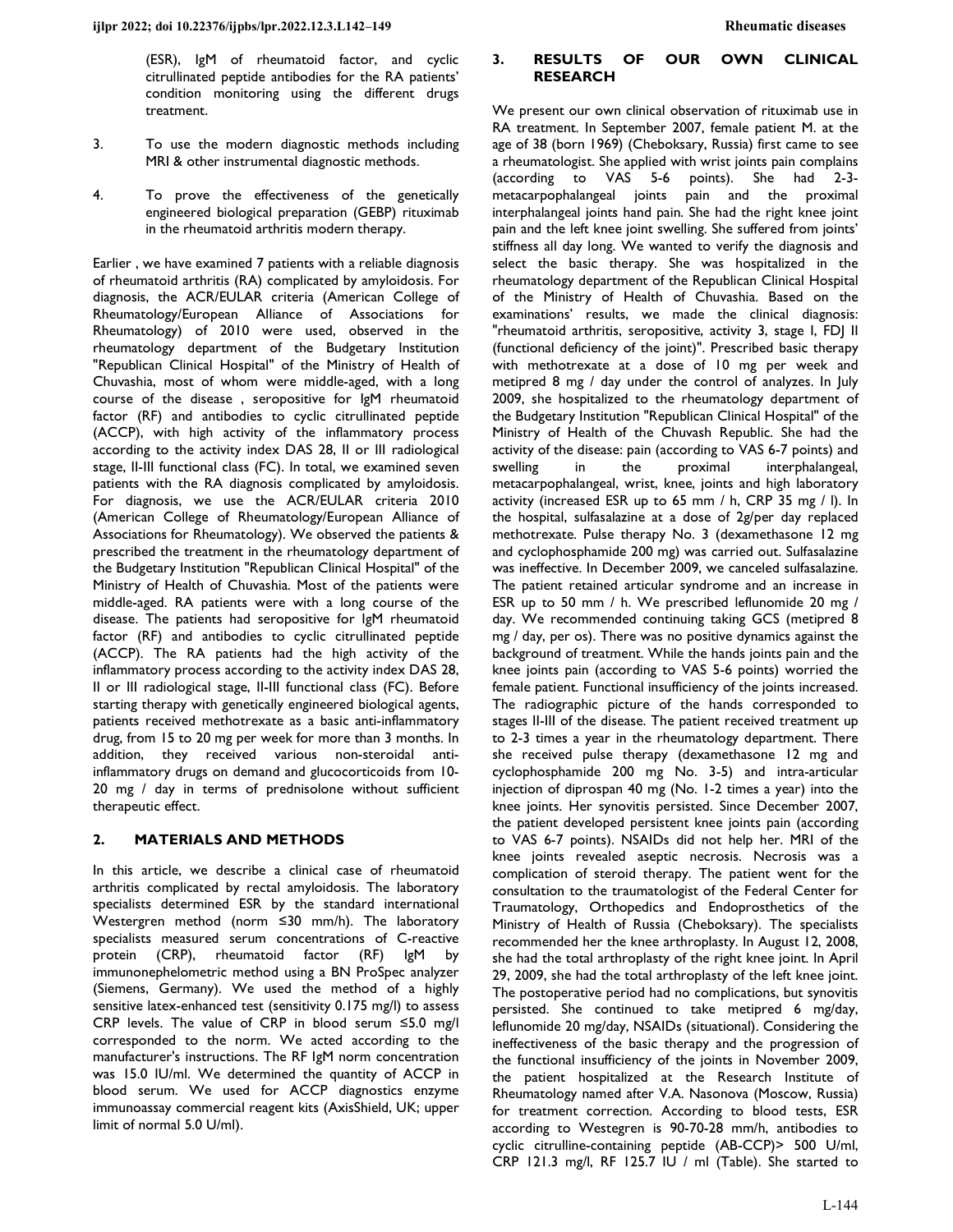receive the treatment with rituximab. She was discharged from NIIR RAMS in satisfactory condition with a diagnosis of rheumatoid arthritis, seropositive, grade 3 activity according to the DAS activity index  $28 = 6.11$  points with extraarticular manifestations (rheumatoid nodules) late stage, erosive (radiologically stage III), AB-CCP (+), FTS III.

| Table 1: Dynamics of laboratory parameters in the patient in the dynamics of pharmacotherapy |       |                                               |                             |                                           |  |
|----------------------------------------------------------------------------------------------|-------|-----------------------------------------------|-----------------------------|-------------------------------------------|--|
| <b>Indicators</b>                                                                            |       | <b>Stages of treatment</b>                    |                             |                                           |  |
|                                                                                              | 2009  | 2009 after basic therapy with                 | 2010 onset of               | 2021 against the                          |  |
|                                                                                              |       | Methotrexate, glucocorticoids,<br>Leflunomide | <b>Rituximab</b><br>therapy | background of<br><b>Rituximab therapy</b> |  |
| Erythrocyte                                                                                  |       |                                               |                             |                                           |  |
| sedimentation rate,                                                                          | 65    | 90                                            | 40                          | 5                                         |  |
| mm/h                                                                                         |       |                                               |                             |                                           |  |
| C-reactive protein, mg/l                                                                     | 35    | 121.3                                         | 44                          |                                           |  |
| Rheumatoid factor.                                                                           | 1205  | 125.7                                         | 9.5                         | 6                                         |  |
| U/m                                                                                          |       |                                               |                             |                                           |  |
| Cyclic citrullinated                                                                         |       |                                               |                             |                                           |  |
| peptide antibodies,                                                                          | 520.2 | 500.1                                         | 477.6                       | 440                                       |  |
| Units/ml                                                                                     |       |                                               |                             |                                           |  |

She had the total arthroplasty of the right knee joint (2008) & left knee joint (2009). In April 2010, the Medico-social Board of Review recognized her as a disabled person of the III group. In June 2010, she was hospitalized at the Research Institute of the Russian Academy of Medical Sciences. Repeated administration of rituximab No. 2, treatment tolerance was satisfactory. The doctors cancelled the GKS (glucocorticosteroids) treatment. In April 2011, she was hospitalized at the Research Institute of the Russian Academy of Medical Sciences for the correction of therapy and determination of management tactics. On admission, the patient was in a moderate condition, nutrition was low, height 163 cm, weight 49 kg, BMI 18.4 kg/m2. She had soreness and swelling in the area of the wrist joints, II-III metacarpal phalangeal joints. The patient had III-IV proximal interphalangeal joints on the right hand, III-IV proximal interphalangeal joints on the left hand. She had rheumatoid nodules, hypotrophy of the interosseous muscles and ulnar deviation. Symptom of transverse contraction of the hands was positive on both sides. The patient had deflection of the knee joints, more pronounced in the left joint due to exudative-proliferative changes. The patient's accompanied by knee joints' movement restriction. She had postoperative scars on the anterior surface. The female patient had the deformation of the metatarsophalangeal joints of the feet with subluxation, hallux valgus I of the metatarsal phalangeal joints of the feet. Her heart rate was 74 beats/min, stable hemodynamics, BP 120 /70 mm Hg. The results of the examination revealed anemia (hemoglobin 89 g/l), a decrease in the level of serum iron 3.5 μmol/l, ESR 40 mm /h. The Urine analysis showed the relative density decrease until 1005, the reaction was acidic, there were no erythrocytes, leukocytes 0-1 in the field of view, no protein. The doctors made the immunological parameters. We found out negative result for cryoprecipitation reaction, CRP 44.0 mg /L (normal 0.0-5.0 mg /L) (Table 1). Antibodies to dsDNA 0.1 U /ml (normal 0.0-20.0 U/ml), ANA (Hep-2) 1 /160 (norm <1 /160), rheumatoid factor 9.5 IU / ml (norm 0.0-15.0 IU /ml), AB-CCP 477.6 U/ml , IgG 8.8 g / l (norm 8.0-17 g/l), IgA 1.8 g/l (0.85-4.5 g/l), IgM 1.8 g/l (0, 6-3.7 g/l). ECG sinus rhythm was 83 bpm. The vertical position of the electrical axis of the heart. EGD: endoscopic picture diagnosed superficial antral gastritis. The specialists made rectoromanoscopy & took the biopsy of the rectal mucosa. Histological examination of a biopsy specimen of the rectal mucosa revealed the minimum masses of amyloid. Densitometry showed bone mineral density (BMD) in L1-L4 ( $Z = +0.6$ SD): in Neek ( $Z = -2.1$ 

SD), in Total of the proximal femur  $(Z = -2.6$  SD). We made the X-ray of the hands and distal parts of the feet. The result was an X-ray picture of stage III-IV rheumatoid arthritis (RA). We noted a negative X-ray picture since 2010. Chest x-ray revealed lungs without visible focal and infiltrative changes. Mantu test showed negative result. Ultrasound of the abdominal organs, kidneys demonstrated diffuse changes in the liver. Kidneys' ultrasound revealed that her kidneys located typically, the contours are even. The right kidney was 113  $\times$  54 mm (norm 120  $\times$  60 mm); the left kidney was 97  $\times$ 48 mm (norm  $120 \times 60$  mm). The depth of parenchyma of the right kidney was 21 mm; left kidney parenchyma was 18.5 mm. The kidneys' structure did not change. The pelvis did not dilate. The right kidney's cups are dilated to seven mm. Concretions did not detected. There were single microliths. Echo CG is an additional chord in the left ventricular cavity. Ultrasound of the knee joints showed that ultrasound signs of synovitis from two sides were against the background of endoprosthesis. Ophthalmologist made the consultation. The doctor diagnosed the posterior capsular Cataract & retinal angiopathy. We made the clinical diagnosis: seropositive rheumatoid arthritis, late stage, activity 1 according to DAS 28 index 6-2.9 points, erosive (X-ray stage III-IV) with visceral manifestations (rheumatoid nodules in history), AB-CCP (+). The female patient had several Complications. Such as functional class III, the latent stage of the secondary amyloidosis, systemic osteoporosis, anemia of chronic inflammation. We diagnosed Concomitant diseases. There were Total arthroplasty of the right knee joint (2008), total arthroplasty of the left knee joint (2009) due to aseptic necrosis. The patient received the treatment: leflunomide 20 mg/day; pulse - therapy Solu-medrol 250 mg i.v. No. 2; rituximab 500 mg i.v. in physiological saline 500.0 ml; calcium D3 per os; aclasta 5 mg i.v. No. 1. We noted the positive dynamics: a decrease in pain syndrome (according to VAS 3-4 points). DAS 28 showed on admission - 6.11 points, upon discharge from the hospital - 5.55 points. A rheumatologist observed the patient after the treatment at the place of residence. She followed a diet rich in calcium; she did exercise therapy every day. The patient performed isometric exercises and used instep supports when walking. The patient followed the doctor's recommendations. She continued to take the drugs: rutuximab 500 mg No. 2 intravenously according to the scheme in a hospital at the place of residence & leflunomide 20 mg/day. During the treatment she had the control of blood tests - bilirubin, AST, ALT, alkaline phosphatase, creatinine, complete blood count,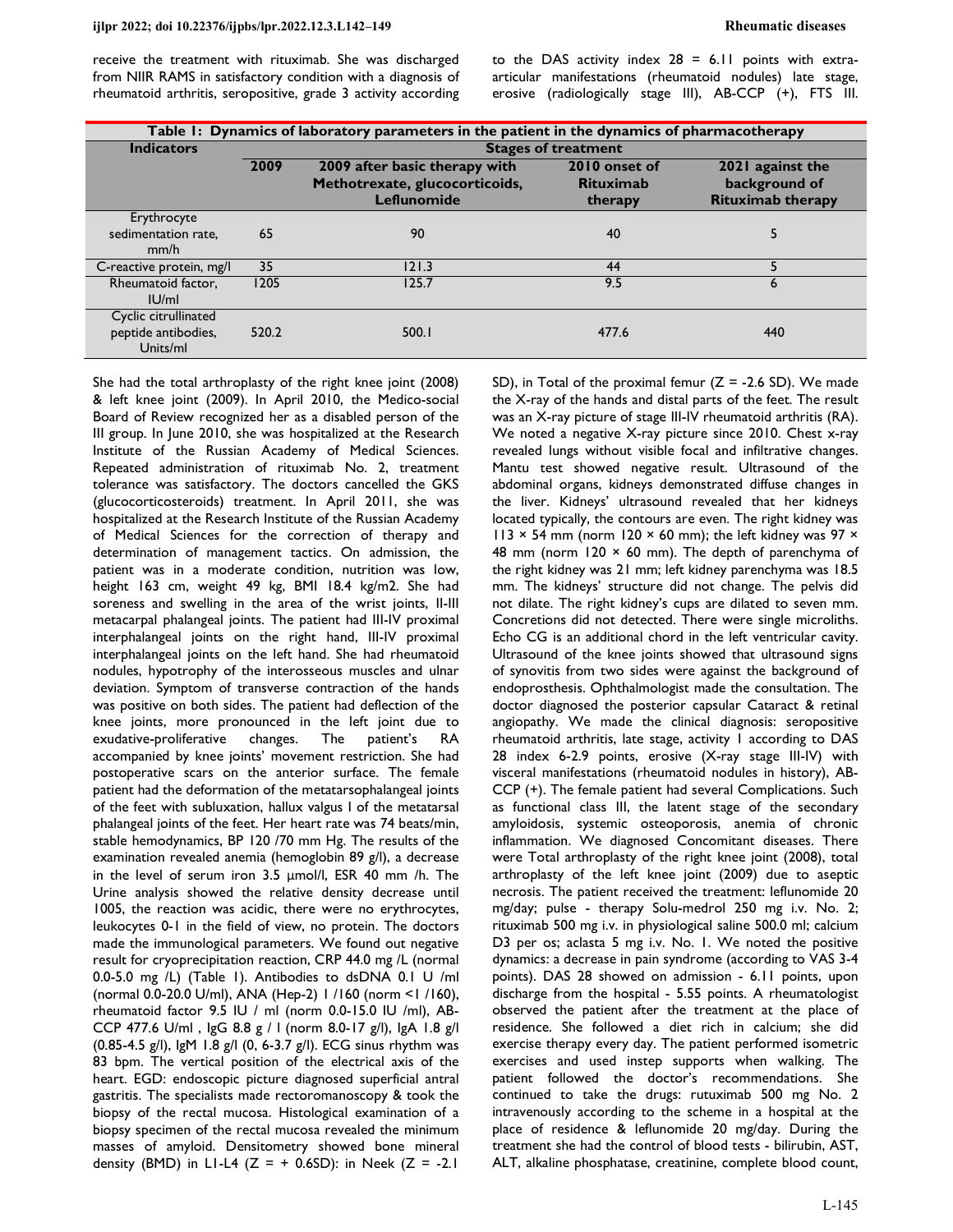general analysis of urine. We canceled the drugs for 7-10 days during the patient's infected process. Patient received antisecretors during NSAIDs treatment. The RA female patient's bone mineral density decreased and secondary osteoporosis formed. The patient has been prolonged antiresorptive therapy of osteoporosis with bisphosphonates. She receives zoledronic acid 5 mg/100 ml 1 time/12 months, in combination with combined calcium preparations (1000 mg/day) and vitamin D3 (800 IU/day). Since 2012, the patient has no data for high RA activity. She got the basic therapy. We registered a positive trend: the RA activity assessed according to the DAS index  $28 = 2.95 - 3.12$  points. There is no anemia of chronic inflammation. Radiographs of the hands show signs of stage III-IV RA. Since 2012, the patient underwent an annual biopsy of the rectal mucosa and histological examination of a biopsy of the rectal mucosa for amyloid. In 2015, we made the biopsy test of the rectal mucosa. We did not identify the presence of amyloid. According to the results of the examination in May 2021, the indicators of the functional state of the liver and kidneys are within the reference values. In the complete blood, count ESR 5 mm/h (Table). Her biochemical blood tests showed alkaline phosphatase 70 U/L (norm 35-105 U/L), calcium 2.43 mmol/L (norm 2.15-2.5 mmol/L), phosphorus 1.12 mmol/L (norm 0.81-1.45 mmol/L). Her glomerular filtration rate according to CKD-EPI was 86 ml/min. RF 6 U / ml. The blood study showed the content of 25 -hydroxyvitamin D 27.67 ng /ml. Kidneys' ultrasound test result showed that the kidneys are typically located. The contours are smooth. The right kidney is  $114 \times 54$  mm (normal  $120 \times 60$  mm), the left kidney is 99  $\times$  48 mm (normal 120  $\times$  60 mm). The kidneys' parenchyma is normal - 21 mm on the right, 18.5 mm on the left. The kidneys' structure is not changed, the pelvis is not dilated, the cups are dilated on the right kidney to 7 mm. We made biopsy of the rectal mucosa. Histological examination of a biopsy test of the rectal mucosa showed no amyloid. We made DXA. We found BMD =  $1.408$  g/cm2 in lumbar spine (L1-L4). It accounts for 118% of peak bone mass (T-score  $= -2.5$  SD). We found Z-score  $= -1.5$  SD that is 78% of population bone mass. In comparison with the study dated December 5, 2019, an increase in bone mineral density (BMD) by 2% in the spine, an increase by 0.3% in the proximal left femur. The general condition is satisfactory. Objectively, the skin is clean and warm. Subcutaneous fat is poorly developed. No peripheral edema. The skin is clean, warm, normal color, moisture and elasticity. She walks independently, without additional support. Visually, the area of the left and right knee joints is not changed. Minor deformity of the left knee joint. Postoperative scars without signs of inflammation. There are no local hyperemia, hyperthermia, signs of keloid formation. Movement in the knee joints: flexion 110, full extension (0). On examination of the right foot, the metatarsophalangeal joints are moderately deformed. She has the deformation in peripheral joints due to proliferative changes, accompanied by restriction of movement in them. She has the hypotrophy of the interosseous muscles of the hands. Compression force of brushes is 75%. The patient has the deformation of the metatarsophalangeal joints of the feet with subluxation. Symptom of lateral contraction of the hands is negative on both sides.

### **4. DIAGNOSIS**

Rheumatoid arthritis, seropositive, late stage, activity I degree according to the activity index DAS 28 3.1 points with extraarticular manifestations (rheumatoid nodules in history), erosive (radiologically stage III-IV), AB-CCP (+) FC 3.

### *Concomitant Diagnosis*

Total endoprosthetics (TEP) of the right knee joint (2008) & left knee joint (2009).

### *Complications*

Secondary amyloidosis, latent stage. Secondary systemic osteoporosis (against the background of rheumatoid arthritis, intake of cytostatics, glucocorticoids) with a predominant decrease in bone mineral density in the proximal femur (Tcriterion "-2.5SD"), stabilization phase. Vitamin D deficiency. Currently, the patient continues drug therapy. We prescribed leflunomide at 20 mg /s, GEBP (rituximab) at 500 mg per injection No 2 no earlier than 6 months after the last injection. Antiresorptive therapy of osteoporosis continues with the use of combined preparations of calcium 1000 mg/day and vitamin D3 800 IU/day; cholecalciferol in a maintenance dose - 4 drops (2000 IU) with control of the level of vitamin 25 (OH) D in the blood; intravenous administration of zoledronic acid (aclasta 5 mg/10 ml) once a year. The patient has a positive dynamics in treatment. Since 2012, we registered a low RA activity (according to the DAS index 28 = 2.95-3.12 points). It indicates the effectiveness of the therapy. Achieved "modification of the disease" in the form of reducing the activity of the disease, alleviating the symptoms of the disease and improving the quality of life, preservation of working capacity. An important achievement in treatment was the absence of further progression of structural damage from the internal organs and destruction of bone tissue (according to DXA densitometry, an increase in bone mineral density by 2% in the spine, an increase in bone mineral density by 0.3% in the proximal left femoral bones). After the treatment, the patient achieved modification of the disease. She had the disease activity reduced. The disease's symptoms disappeared. Her life quality & working capacity improved. The patient had no internal organs' structural damage further progression. She had no bone tissue destruction. We made the DXA densitometry. We found out an increase in bone mineral density by 2% in the spine. We identified an increase in bone mineral density by 0.3% in the proximal left femoral bones.

#### **5. DISCUSSION**

Rheumatic diseases represent a wide range of conditions characterized by a long course, inflammation and destruction of various body structures <sup>1-4</sup>. Our patient had a complex RA case. A patient who had an RA long course has received our treatment. She had the pain & stiffness in the joints. Her biochemical analyses showed the inflammation process. So we identified C-reactive protein, erythrocyte sedimentation rate (ESR), IgM of rheumatoid factor. The modern RA diagnostics method is to identify the cyclic citrullinated peptide antibodies. Our steps in diagnostics are the same with the other specialists from other countries. $9,20$ At the beginning of the treatment, she received the basic therapy. However, she did not had the improvement. In the conditions of ineffective therapy, the patient developed aseptic necrosis of the knee joints, which necessitated endoprosthetics. The patients with such kind of symptoms should consult orthopedist. It is necessary to consult regularly orthopedists and make an X-Ray. The other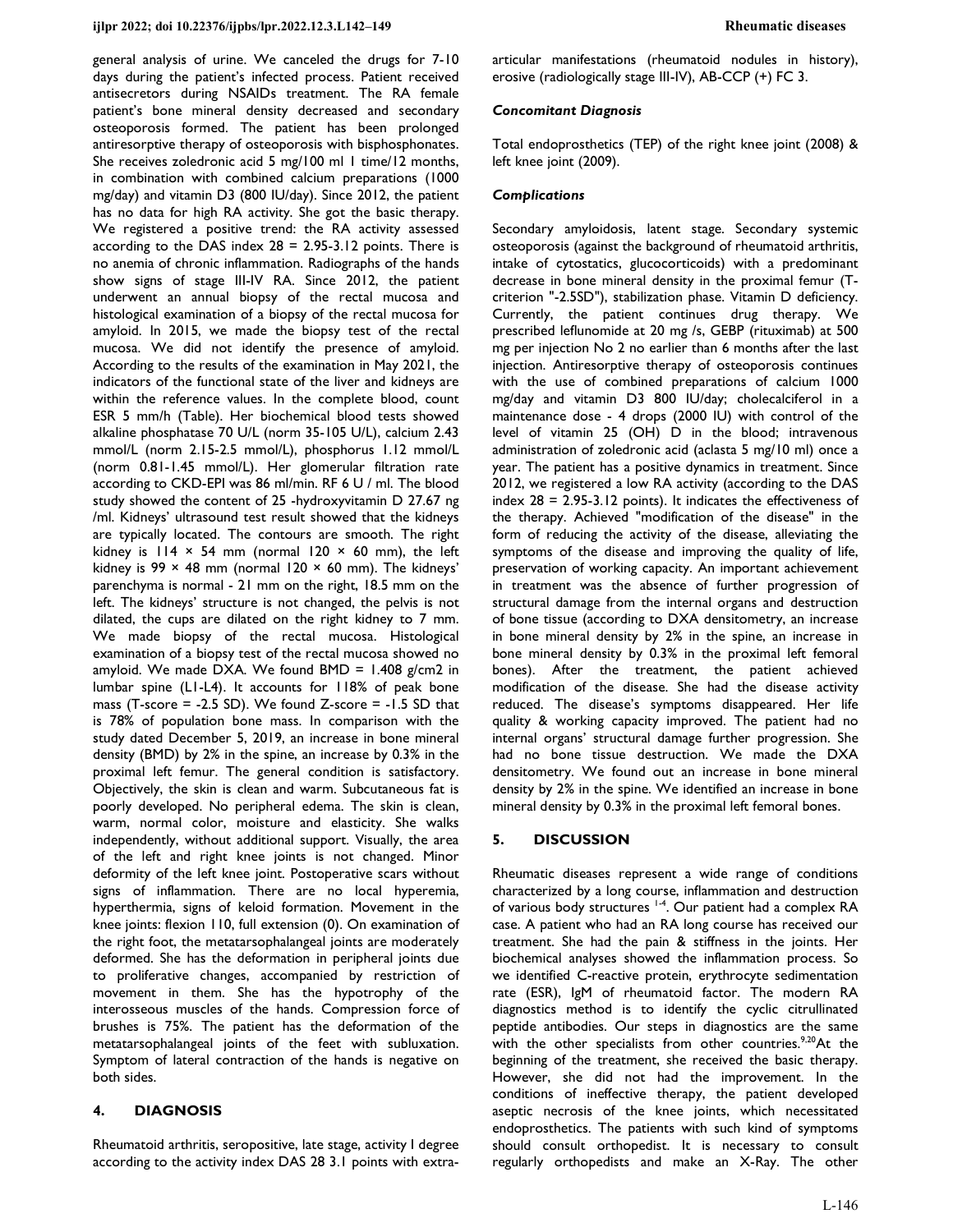specialists all over the world point the same diagnostic methods in their articles.<sup>7-9</sup> She received the long-term monitoring & the pharmacotherapy. The other scientists also prove the treatment change. <sup>5, 6, 16, 20</sup> The results of the patient's examination showed the presence of laboratory changes reflecting an active inflammatory process. Some scientists point at the ineffective RA treatment with the help of traditional drugs.<sup>14-16</sup> The specialists suggest the alternative ways of the treatment. <sup>21, 22, 24, 29</sup> Scientists prove the RA patients' complication developments. <sup>7, 9, 14, 15, 27</sup> In the conditions of a prolonged inflammatory process and ineffective pharmacological therapy, the patient developed secondary amyloidosis. The other specialists from abroad also underlines the secondary amyloidosis-forming while the prolonged inflammatory process. <sup>14-19</sup> However, against the background of adequate therapy, the activity of the inflammatory process decreased. During the repeated diagnostic biopsy of the rectum, we found out amyloid elements. The same results of biopsy have the doctors from other countries.<sup>23, 26.</sup> At the next therapy level, we decided to treat the female patient with rituximab. We had the result from our treatment. Rituximab is an effective drug for the patients with severe RA, who previously had an inadequate response to the appointment of disease-modifying drugs.  $21, 27, 27$ <sup>30</sup> We use the amyloidosis screening method. Other scientists also proved the importance of the screening method. $23-26$ Literature data indicates that RA patients develop periarticular osteoporosis at the disease's first stage. Moreover, under the influence of glucocorticoids, calcium washed out from the bone tissue  $7-12$  & the activity of osteoclasts increases. <sup>7-12</sup> Laboratory and instrumental diagnostics allowed us to detect structural changes in the bone tissue and to prescribe a preparation of zolendronic acid, vitamin D and calcium. She had the osteoporosis. Densitometry showed the bone mineral density (BMD) in L1- L4 ( $Z = +0.6$ SD): in Neek ( $Z = -2.1$  SD), in Total of the proximal femur  $(Z = -2.6$  SD). After zolendronic acid, vitamin D and calcium treatment the bone mineral density (BMD) had increased by 2% in the spine & the proximal left femur had increased by 0.3%. The doctors from other countries mention in their works about the importance of zolendronic acid use. $9-12$  The prolonged Rituximab RA treatment decreased the disease's activity. We registered a low RA activity according to the DAS index  $28 = 2.95$ . The specialists prove the high effectiveness of rituximab.<sup>6, 13, 21, 30.</sup> The use of the EULAR recommendation for the treatment of RA makes it possible for the doctors of practical healthcare to optimize and to improve the outcomes of treatment, the quality RA patients' life. The peculiarity of this clinical case is that until 2010 there was no algorithm for treating patients with RA, while the arsenal of rheumatologists was limited to prescribing only such drugs as Methotrexate, Sulfasalazine and glucocorticoids. This introduced certain difficulties to the patients' treatment. The results of the patients' examination showed the presence of laboratory changes reflecting an

active inflammatory process. In the dynamics of treatment, we noted normalization of biochemical parameters such as rheumatoid factor, C-reactive protein, erythrocyte sedimentation rate. The presented results are indicative of Rituximab effectiveness in the patient with severe rheumatoid arthritis, which did not respond to therapy with the use of disease-modifying drugs. The RA patients should pass the amyloidosis screening. Timely treatment of osteoporosis makes it possible to avoid bone tissue destruction. The management of patients with rheumatoid arthritis requires an individual approach in using effective pharmacotherapy regimens.

## **6. CONCLUSION**

We have used clinical, laboratory and instrumental methods for the RA diagnostics using ACR/EULAR diagnostic criteria.For the effective results we have used the biochemical analyses methods including C-reactive protein, erythrocyte sedimentation rate (ESR), IgM of rheumatoid factor, cyclic citrullinated peptide antibodies. Simultaneously we had used the modern methods including MRI & other instrumental diagnostic methods. The genetically engineered biological preparation (GEBP) rituximab is effective in the rheumatoid arthritis modern therapy. This RA patient's clinical case is so complex & so meaningful for the practical doctors and scientists. For the RA diagnostics, we used the modern laboratory & instrumental methods, which are available in clinics & hospitals. We treated this female patient for a long term & changed the therapy scheme while the traditional treatment methods were not effective. We recommend to the RA patients making the densitometry & amyloidosis screening. We noticed the clinical rituximab effectiveness. We recommend using the zolendronic acid therapy for osteoporosis to the RA patients.

### **7. AUTHORS CONTRIBUTION STATMENT**

Dr. Zhuravleva Nadezhda Vladimirovna and Dr.Sharapova Olga Viktorovna conceptualized and designed the study, Dr. Gerasimova Liudmila Ivanovna and Dr. Diomidova Valentina Nikolaevna currated the data and prepared the original draft. Dr. Smirnova Tatiana Lvovna, Yastrebova Svetlana Alexandrovna and Dr.Ukhterova Nadezhda Dmitrievna discussed the methodology and analysed the data. Dr. Karzakova Luiza Michailovna and Dr. Arkhipova Anastasia Vladimirovna provided valuable inputs towards designing of the manuscript. All authors read and approved the final version of the manuscript.

# **8. CONFLICT OF INTEREST**

Conflicts of interest declared none.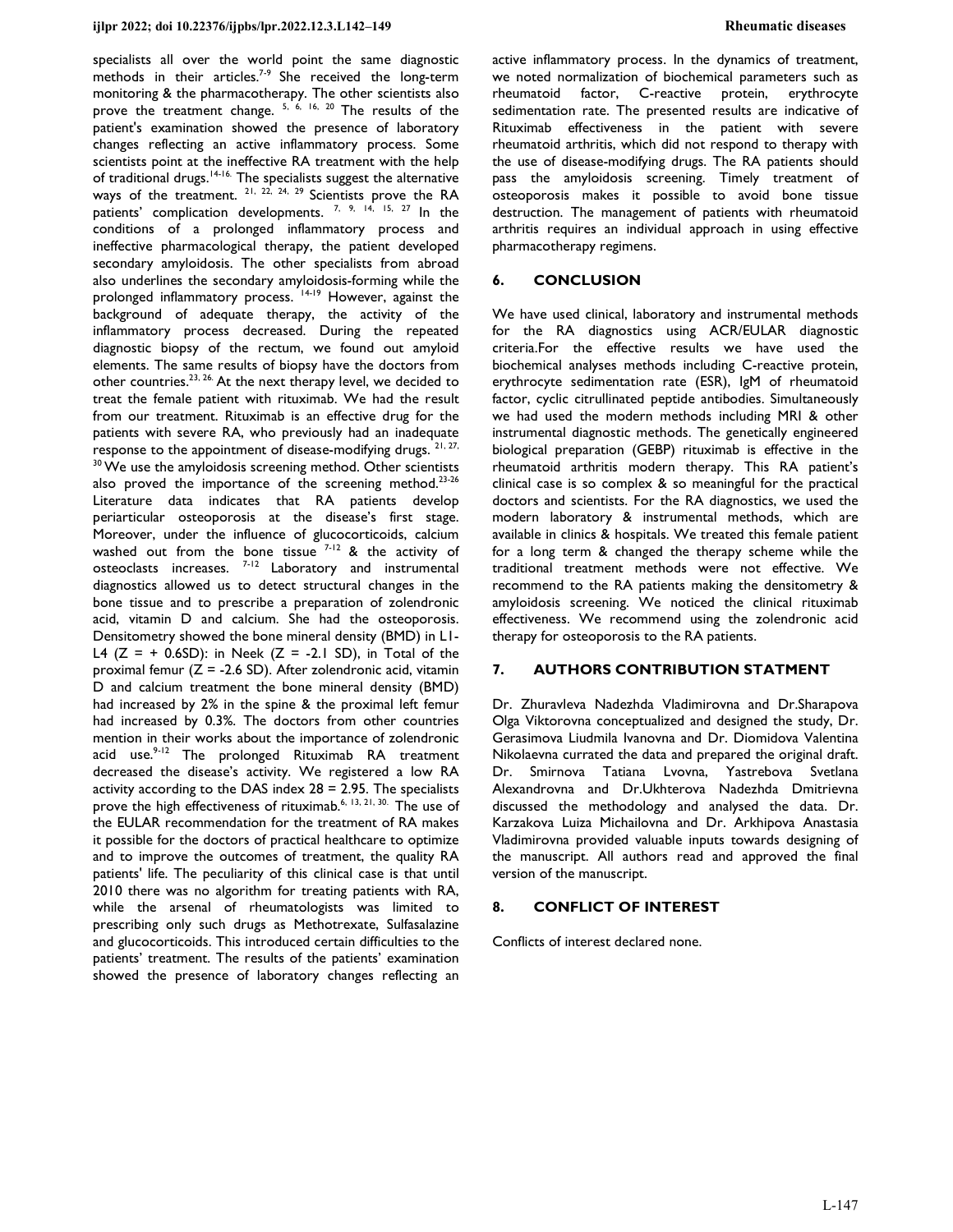### **9. REFERENCES**

- 1. Smolen JS, Landewé RBM, Bijlsma JWJ, Burmester GR, Dougados M,. EULAR recommendations for the management of rheumatoid arthritis with synthetic and biological disease-modifying antirheumatic drugs: 2019 update. Ann Rheum Dis. 2020; 79(6):685-699. doi: 10.1136/annrheumdis-2019-216655, PMID 31969328.
- 2. Muilu P, Rantalaiho V, Kautiainen H, Virta LJ, Eriksson JG, Puolakka K. First-year drug therapy of new-onset rheumatoid and undifferentiated arthritis: a nationwide register-based study. BMC Rheumatol. 2020; 4:34. doi: 10.1186/s41927-020-00127-6, PMID 32637868.
- 3. Al-Ani N, Gorial F, Yasiry D, Al Derwibee F, Abbas Humadi Y, Sunna N, AlJabban A. Clinical outcomes in Iraqi patients with rheumatoid arthritis following earlier or later treatment with etanercept. Open Access Rheumatol. 2021; 13:57-62. doi: 10.2147/OARRR.S300838, PMID 33907478.
- 4. Feldman DE, Bernatsky S, Houde M, Beauchamp ME, Abrahamowicz M. Early consultation with a rheumatologist for RA: does it reduce subsequent use of orthopaedic surgery? Rheumatol (Oxf Engl). 2013; 52(3):452-459. doi: 10.1093/rheumatology/kes231, PMID 22949726.
- 5. Zhang L, Chen F, Geng S, Wang X, Gu L, Lang Y, Li T, Ye S. Methotrexate (MTX) Plus hydroxychloroquine versus MTX Plus leflunomide in Patients with MTX-Resistant Active Rheumatoid Arthritis: A 2-year Cohort Study in Real World. J Inflam Res. 2020; 13:1141-11450. doi: 10.2147/JIR.S282249, PMID 33376379.
- 6. Frisell T, Dehlin M, Di Giuseppe D, Feltelius N, Turesson C, Comparative effectiveness of abatacept, rituximab, tocilizumab and TNFi biologics in RA: results from the nationwide Swedish register. Rheumatol (Oxf Engl).2019; 58(8):1367-1377. doi: 10.1093/rheumatology/key433.
- 7. Kleyer A, Finzel S, Rech J, Manger B, Krieter M, l. Bone loss before the clinical onset of rheumatoid arthritis in subjects with anticitrullinated protein antibodies. Ann Rheum Dis. 2014; 73(5):854-860. doi: 10.1136/annrheumdis-2012-202958, PMID 23520034.
- 8. Haugeberg G, Helgetveit KB, Førre Ø, Garen T, Sommerseth H, Prøven A. Generalized bone loss in early rheumatoid arthritis patients followed for ten years in the biologic treatment era. BMC Musculoskelet Disord.2014; 15:289. doi: 10.1186/1471-2474-15-289, PMID 25182527.
- 9. Adami G, Rahn EJ, Saag KG. Glucocorticoid-induced osteoporosis: from clinical trials to clinical practice. Ther Adv Musculoskelet Dis. 2019; 11: X19876468. doi: 10.1177/1759720X19876468, PMID 1759720.
- 10. Sanderson J, Martyn-St James M, Stevens J, Goka E, Wong R, Campbell F, Selby P, Gittoes N, Davis S. Clinical effectiveness of bisphosphonates for the prevention of fragility fractures: A systematic review and network meta-analysis. Bone. 2016; 89:52-58. doi: 10.1016/j.bone.2016.05.013, PMID 27262775.
- 11. Rossini M, Adami G, Adami S, Viapiana O, Gatti D. Safety issues and adverse reactions with osteoporosis management. Expert Opin Drug Saf.2016; 15(3):321- 332. doi: 10.1517/14740338.2016.1136287, PMID 26699669.
- 12. Xie J, Li S, Xiao L, Ouyang G, Zheng L, Gu Y, Gao C, Han X. Zoledronic acid ameliorates the effects of

secondary osteoporosis in rheumatoid arthritis patients. J Orthop Surg Res. 2019; b 14(1):421. doi: 10.1186/s13018-019-1492-3, PMID 31823822.

13. Kilic L, Erden A, Sener YZ, Armagan B, Sari A, Kalyoncu U, Karadag O, Akdogan A, Dogan I, Apras Bilgen S, Kiraz S, Ertenli I. Rituximab therapy in renal amyloidosis secondary to rheumatoid arthritis. Biomolecules.2018;

8(4):136.doi:10.3390/biom8040136, PMID 30400666.

- 14. Chen X, Zhang M, Wang T, Li Y, Wei M. Influence factors of extra-articular manifestations in rheumatoid arthritis. Open Med (Wars) 2020; 15(1):787-795. doi: 10.1515/med-2020-0217, PMID 33313414.
- 15. Papa R, Lachmann HJ. Secondary, AA, amyloidosis. Rheum Dis Clin North Am. 2018; 44(4):585-603. doi: 10.1016/j.rdc.2018.06.004, PMID 30274625.
- 16. Fukuda M, Sawa N, Hoshino J, Ohashi K, Motoaki M, Ubara Y. Tocilizumab preserves renal function in rheumatoid arthritis with AA amyloidosis and endstage kidney disease: two case reports. Clin Nephrol.2021; 95(1):54-61. doi: 10.5414/CN109971, PMID 33155543.
- 17. Yakupova EI, Bobyleva LG, Vikhlyantsev IM, Bobylev AG. Congo red and amyloids: history and relationship. Biosci Rep. 2019; 39(1):BSR20181415, doi: 10.1042/BSR20181415, PMID 30567726.
- 18. Sorić Hosman I, Kos I, Lamot L. Serum amyloid A in inflammatory rheumatic diseases: A compendious review of a renowned biomarker. Front Immunol. 2020; 11:631299. doi: 10.3389/fimmu.2020.631299.
- 19. Stojanovic KS, Georgin-Lavialle S, Grateau G. AA amyloidosis. Nephrol Ther; 4:258-264. doi: 10.1016/j.nephro.2017.03.001, PMID 201713.
- 20. Bullock J, Rizvi SAA, Saleh AM, Ahmed SS, Do DP, Ansari RA, Ahmed J. Rheumatoid arthritis: A brief overview of the treatment. Med Princ Pract. 2018; 27(6):501-507. doi: 10.1159/000493390, PMID 30173215.
- 21. Humby F, Durez P, Buch MH, Lewis MJ, Rizvi H, Rivellese F, Nerviani A, , R4RA collaborative group. Rituximab versus tocilizumab in anti**-**TNF inadequate responder patients with rheumatoid arthritis (R4RA): 16-week outcomes of a stratified, biopsy-driven, multicentre, open- label, phase 4 randomised controlled trial. Lancet. 2021; 397(10271):305-317. doi: 10.1016/S0140-6736(20)32341-2, PMID 33485455.
- 22. Rubbert-Roth A, Szabó MZ, Kedves M, Nagy G, Atzeni F, Sarzi-Puttini P. Failure of anti-TNF treatment in patients with rheumatoid arthritis: the pros and cons of the early use of alternative biological agents. Autoimmun Rev. 2019; 18(12):102398. doi: 10.1016/j.autrev.2019.102398.
- 23. Pamuk ON, Donmez S, Pamuk GE, Puyan FO, Keystone EC. Turkish experience in rheumatoid arthritis patients with clinical apparent amyloid deposition. Amyloid.2013; 20(4):245-250. doi: 10.3109/13506129.2013.840576, PMID 24106838.
- 24. Vinicki JP, De Rosa G, Laborde HA. Renal amyloidosis secondary to rheumatoid arthritis: remission of proteinuria and renal function improvement with tocilizumab. J Clin Rheumatol.2013; 19(4):211-213. doi: 10.1097/RHU.0b013e318293793c, PMID 23669800.